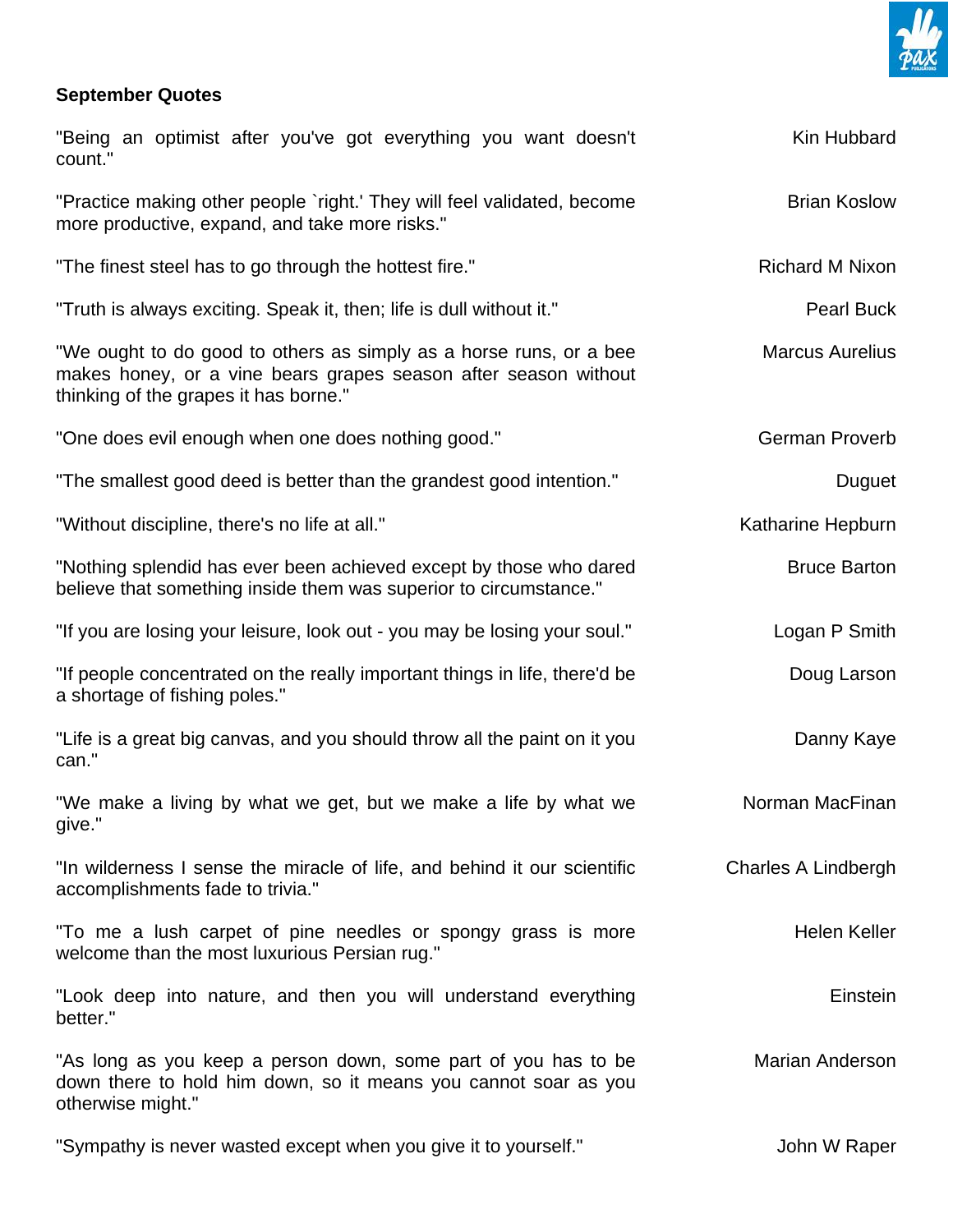

| "The self is not something that one finds. It is something that one<br>creates."                                                                                                                                          | <b>Thomas Szasz</b>           |
|---------------------------------------------------------------------------------------------------------------------------------------------------------------------------------------------------------------------------|-------------------------------|
| "What is told in the ear of a man is often heard 100 miles away."                                                                                                                                                         | <b>Chinese Proverb</b>        |
| "It simply comes down to this, Get Busy Living, or Get Busy Dying."                                                                                                                                                       | The Shawshank Redemption      |
| "If human beings are perceived as potentials rather than problems, as<br>possessing strengths instead of weaknesses, as unlimited rather that<br>dull and unresponsive, then they thrive and grow to their capabilities." | Barbara Bush                  |
| "Live all you can; it's a mistake not to. It doesn't so much matter what<br>you do in particular, so long as you have your life. If you haven't had<br>that what have you had?"                                           | Henry James                   |
| "Chance fights ever on the side of the prudent."                                                                                                                                                                          | Euripides                     |
| "Beware of the man who won't be bothered with details."                                                                                                                                                                   | <b>William Feather</b>        |
| "There are two ways of meeting difficulties. You alter the difficulties or<br>you alter yourself to meet them."                                                                                                           | <b>Phyllis Bottome</b>        |
| "A computer will not make a good manager out of a bad manager. It<br>makes a good manager better faster and a bad manager worse<br>faster."                                                                               | <b>Edward Esber</b>           |
| "Leaders who win the respect of others are the ones who deliver more<br>than they promise, not the ones who promise more than they can<br>deliver."                                                                       | Mark A Clement                |
| "The bridges you cross before you come to them are over rivers that<br>aren't there."                                                                                                                                     | Gene Brown                    |
| "Money often costs too much."                                                                                                                                                                                             | Ralph Waldo Emerson           |
| Don't count the candles  just keep the fire going!                                                                                                                                                                        | <b>Joan Rivers</b>            |
| "It's the soul's duty to be loyal to its own desires."                                                                                                                                                                    | Rebecca West                  |
| "An expert is one who knows more and more about less and less."                                                                                                                                                           | <b>Nicholas Murray Butler</b> |
| "An expert is a man who has made all the mistakes which can be<br>made in a very narrow field."                                                                                                                           | <b>Niels Bohr</b>             |
| "The time comes when you realize that you haven't only been<br>specializing in something - something has been specializing in you."                                                                                       | <b>Arthur Miller</b>          |
| "Happiness is a function of accepting what is."                                                                                                                                                                           | <b>Werner Erhard</b>          |